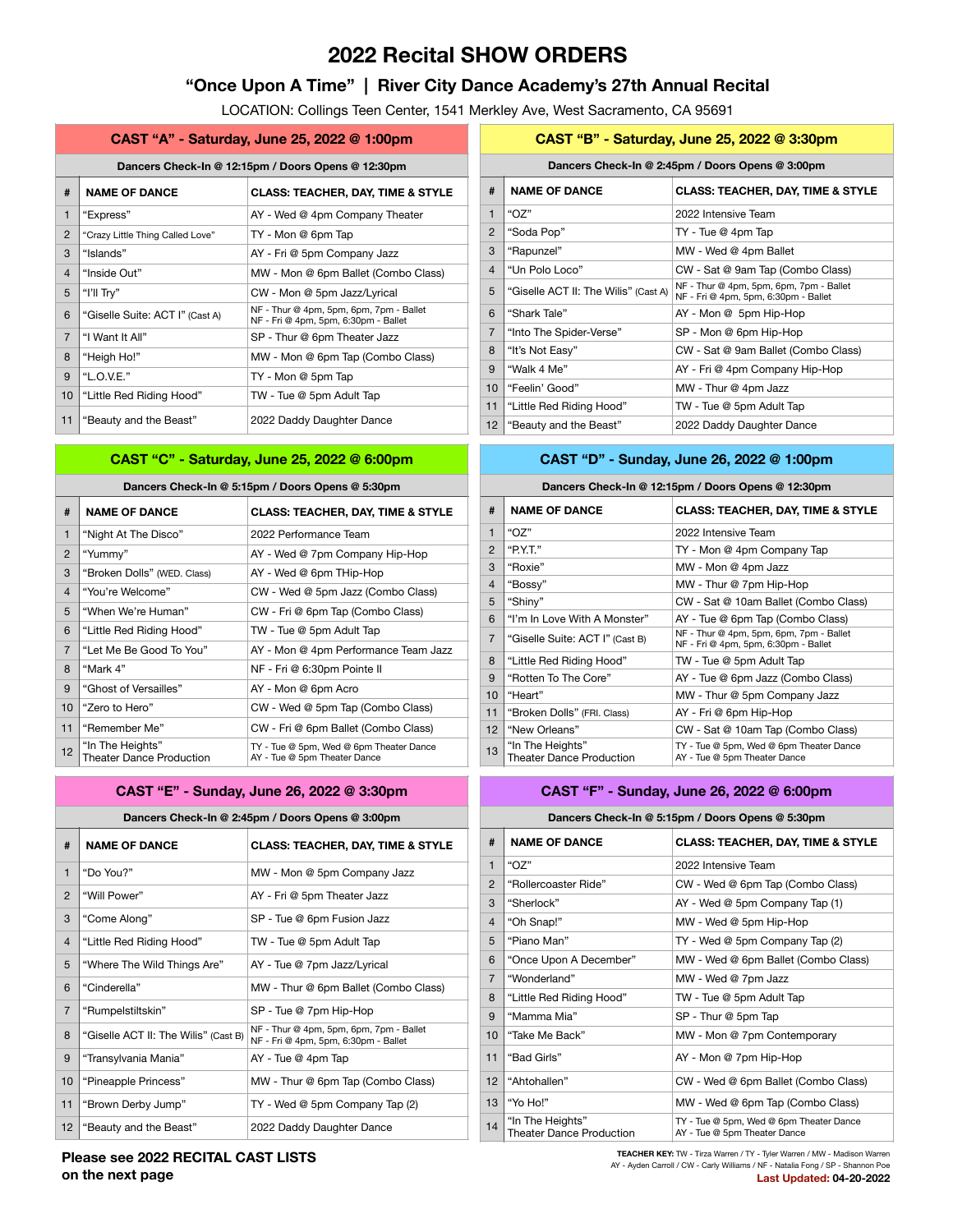# **2022 Recital CAST LISTS**

## **"Once Upon A Time" | River City Dance Academy's 27th Annual Recital**

LOCATION: Collings Teen Center, 1541 Merkley Ave, West Sacramento, CA 95691

| CAST "A" - Saturday, June 25, 2022 @ 1:00pm     |                                |                                                                                        |                                            |                                         |                                               |  |  |
|-------------------------------------------------|--------------------------------|----------------------------------------------------------------------------------------|--------------------------------------------|-----------------------------------------|-----------------------------------------------|--|--|
| <b>MONDAY CLASSES</b>                           | <b>TUESDAY CLASSES</b>         | <b>WEDNESDAY CLASSES</b>                                                               | <b>THURSDAY CLASSES</b>                    | <b>FRIDAY CLASSES</b>                   | <b>SATURDAY CLASSES</b>                       |  |  |
| TY - Mon @ 5pm<br>Tap                           | $TW - Tues @ 5pm$<br>Adult Tap | $AY - Wed @ 4pm$<br>Company Theater                                                    | $NF - Thur@4pm, 5pm,$<br>6pm, 7pm - Ballet | NF - Fri @ 4pm, 5pm,<br>6:30pm - Ballet | 2022 Daddy-Daughter<br>Dance ("Beauty/Beast") |  |  |
| CW - Mon @ 5pm<br>Jazz/Lyrical                  |                                |                                                                                        | SP - Thur @ 6pm<br>Theater/Jazz            | AY - Fri @ 4pm<br>Company Jazz          |                                               |  |  |
| MW - Mon @ 6pm<br>Tap/Ballet                    |                                |                                                                                        |                                            |                                         |                                               |  |  |
| TY - Mon @ 6pm<br>Tap                           |                                |                                                                                        |                                            |                                         |                                               |  |  |
| <b>MANDATORY Dress Rehearsals for CAST "A":</b> |                                |                                                                                        |                                            |                                         |                                               |  |  |
| DATES:                                          |                                | DANCERS ARRIVE IN FULL MAKE-UP, HAIR & IN<br>THEIR FIRST COSTUME ARRIVE NO LATER THAN: |                                            | <b>REHEARSAL TIMES:</b>                 |                                               |  |  |
| Saturday, June 11, 2022                         |                                | 8:45am                                                                                 |                                            | $9:00$ am - 10:15am                     |                                               |  |  |
| Wednesday, June 22, 2022                        |                                | 8:45am (RECITAL ACTION PHOTOS TAKEN)                                                   |                                            | $9:00$ am - 10:15am                     |                                               |  |  |

| CAST "B" - Saturday, June 25, 2022 @ 3:30pm     |                                    |                                                                                        |                                    |                                   |                                               |  |  |
|-------------------------------------------------|------------------------------------|----------------------------------------------------------------------------------------|------------------------------------|-----------------------------------|-----------------------------------------------|--|--|
| <b>MONDAY CLASSES</b>                           | <b>TUESDAY CLASSES</b>             | <b>WEDNESDAY CLASSES</b>                                                               | <b>THURSDAY CLASSES</b>            | <b>FRIDAY CLASSES</b>             | <b>SATURDAY CLASSES</b>                       |  |  |
| $AY - Mon@5pm$<br>Hip-Hop                       | TY - Tue @ 4pm<br>Tap              | $MW - Wed @ 4pm$<br>Ballet                                                             | MW - Thur @ 4pm<br>Jazz            | AY - Fri @ 4pm<br>Company Hip-Hop | $CW$ - Sat @ 9am<br>Tap/Ballet                |  |  |
| SP - Mon @ 6pm<br>Hip-Hop                       | TW - Tue @ 5pm<br><b>Adult Tap</b> |                                                                                        | NF - Thur @ 7pm<br>Ballet / Pointe | NF - Fri @ 6:30pm<br>Pointe II    | 2022 Intensive Team<br>("OZ")                 |  |  |
|                                                 |                                    |                                                                                        |                                    |                                   | 2022 Daddy-Daughter<br>Dance ("Beauty/Beast") |  |  |
| <b>MANDATORY Dress Rehearsals for CAST "B":</b> |                                    |                                                                                        |                                    |                                   |                                               |  |  |
| <b>DATES:</b>                                   |                                    | DANCERS ARRIVE IN FULL MAKE-UP, HAIR & IN<br>THEIR FIRST COSTUME ARRIVE NO LATER THAN: |                                    | <b>REHEARSAL TIMES:</b>           |                                               |  |  |
| Saturday, June 11, 2022                         |                                    | 10:30am                                                                                |                                    | 10:45am - 12:00pm                 |                                               |  |  |
| Wednesday, June 22, 2022                        |                                    | 10:30am (RECITAL ACTION PHOTOS TAKEN)                                                  |                                    | 10:45am - 12:00pm                 |                                               |  |  |

| CAST "C" - Saturday, June 25, 2022 @ 6:00pm |                                                 |                                                                                        |                         |                                |                                           |  |  |  |
|---------------------------------------------|-------------------------------------------------|----------------------------------------------------------------------------------------|-------------------------|--------------------------------|-------------------------------------------|--|--|--|
| <b>MONDAY CLASSES</b>                       | <b>TUESDAY CLASSES</b>                          | <b>WEDNESDAY CLASSES</b>                                                               | <b>THURSDAY CLASSES</b> | <b>FRIDAY CLASSES</b>          | <b>SATURDAY CLASSES</b>                   |  |  |  |
| AY - Mon @ 4pm<br>Perf. Team Jazz           | TW - Tue @ 5pm<br>Adult Tap                     | CW - Wed @ 5pm<br>Tap/Jazz                                                             |                         | CW - Fri @ 6pm<br>Tap/Ballet   | 2022 Perf. Team<br>("Night at the Disco") |  |  |  |
| AY - Mon @ 6pm<br>Tumbling/Acro             | TY - Tue @ 5pm<br><b>Theater Dance</b>          | AY - Wed @ 6pm<br>Hip-Hop                                                              |                         | NF - Fri @ 6:30pm<br>Pointe II |                                           |  |  |  |
|                                             | AY - Tue @ 5pm<br><b>Theater Dance</b>          | TY - Wed @ 6pm<br><b>Theater Dance</b>                                                 |                         |                                |                                           |  |  |  |
|                                             |                                                 | AY - Wed @ 7pm<br>Company Hip-Hop                                                      |                         |                                |                                           |  |  |  |
|                                             | <b>MANDATORY Dress Rehearsals for CAST "C":</b> |                                                                                        |                         |                                |                                           |  |  |  |
| <b>DATES:</b>                               |                                                 | DANCERS ARRIVE IN FULL MAKE-UP, HAIR & IN<br>THEIR FIRST COSTUME ARRIVE NO LATER THAN: |                         | <b>REHEARSAL TIMES:</b>        |                                           |  |  |  |
| Saturday, June 11, 2022                     |                                                 | 12:15pm                                                                                |                         | 12:30pm - 1:45pm               |                                           |  |  |  |
| Wednesday, June 22, 2022                    |                                                 | 12:15pm (RECITAL ACTION PHOTOS TAKEN)                                                  |                         | 12:30pm - 1:45pm               |                                           |  |  |  |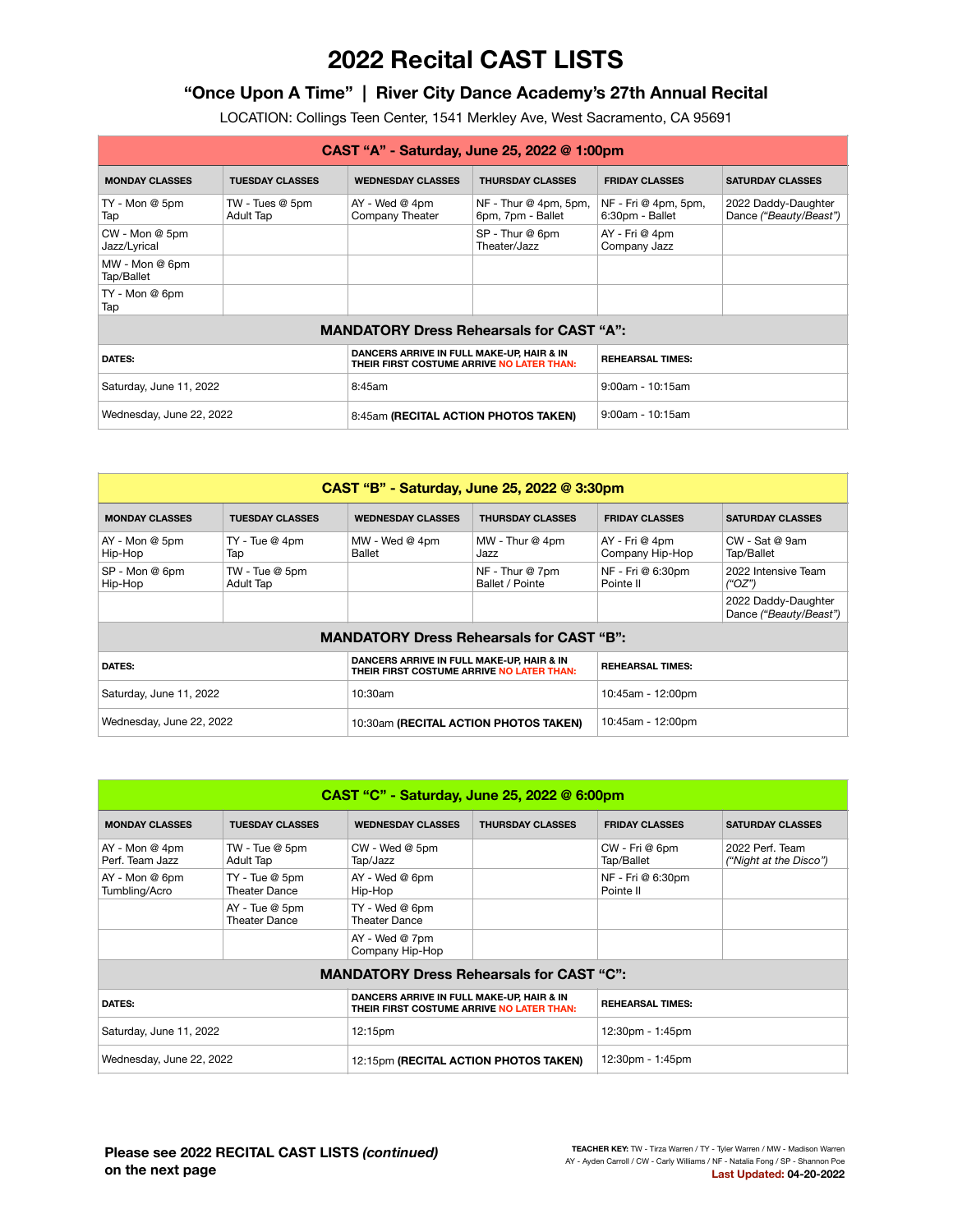# **2022 Recital CAST LISTS**

## **"Once Upon A Time" | River City Dance Academy's 27th Annual Recital**

LOCATION: Collings Teen Center, 1541 Merkley Ave, West Sacramento, CA 95691

| CAST "D" - Sunday, June 26, 2022 @ 1:00pm       |                                        |                                                                                        |                                            |                                         |                                                             |  |  |
|-------------------------------------------------|----------------------------------------|----------------------------------------------------------------------------------------|--------------------------------------------|-----------------------------------------|-------------------------------------------------------------|--|--|
| <b>MONDAY CLASSES</b>                           | <b>TUESDAY CLASSES</b>                 | <b>WEDNESDAY CLASSES</b>                                                               | <b>THURSDAY CLASSES</b>                    | <b>FRIDAY CLASSES</b>                   | <b>SATURDAY CLASSES</b>                                     |  |  |
| $TY - Mon@ 4pm$<br>Company Tap                  | TW - Tue @ 5pm<br>Adult Tap            | TY - Wed @ 6pm<br><b>Theater Dance</b>                                                 | $NF - Thur@4pm, 5pm,$<br>6pm, 7pm - Ballet | NF - Fri @ 4pm, 5pm,<br>6:30pm - Ballet | CW - Sat @ 10am<br>Tap/Ballet                               |  |  |
| $MW - Mon @ 4pm$<br>Jazz                        | TY - Tue @ 5pm<br><b>Theater Dance</b> |                                                                                        | MW - Thur @ 5pm<br>Company Jazz            | AY - Fri @ 6pm<br>Hip-Hop               | 2022 Intensive Team<br>$(^{\prime\prime}OZ^{\prime\prime})$ |  |  |
|                                                 | AY - Tue @ 5pm<br>Theater Dance        |                                                                                        | MW - Thur @ 7pm<br>Hip-Hop                 |                                         |                                                             |  |  |
|                                                 | $AY - Tue @ 6pm$<br>Tap/Jazz           |                                                                                        |                                            |                                         |                                                             |  |  |
| <b>MANDATORY Dress Rehearsals for CAST "D":</b> |                                        |                                                                                        |                                            |                                         |                                                             |  |  |
| <b>DATES:</b>                                   |                                        | DANCERS ARRIVE IN FULL MAKE-UP, HAIR & IN<br>THEIR FIRST COSTUME ARRIVE NO LATER THAN: |                                            | <b>REHEARSAL TIMES:</b>                 |                                                             |  |  |
| Saturday, June 11, 2022                         |                                        | 2:00 <sub>pm</sub>                                                                     |                                            | $2:15$ pm - $3:30$ pm                   |                                                             |  |  |
| Wednesday, June 22, 2022                        |                                        | 2:00pm (RECITAL ACTION PHOTOS TAKEN)                                                   |                                            | 2:15pm - 3:30pm                         |                                                             |  |  |

| CAST "E" - Sunday, June 26, 2022 @ 3:30pm |                                                 |                                                                                        |                                    |                                   |                                               |  |  |
|-------------------------------------------|-------------------------------------------------|----------------------------------------------------------------------------------------|------------------------------------|-----------------------------------|-----------------------------------------------|--|--|
| <b>MONDAY CLASSES</b>                     | <b>TUESDAY CLASSES</b>                          | <b>WEDNESDAY CLASSES</b>                                                               | <b>THURSDAY CLASSES</b>            | <b>FRIDAY CLASSES</b>             | <b>SATURDAY CLASSES</b>                       |  |  |
| MW - Mon @ 5pm<br>Company Jazz            | $AY - Tue @ 4pm$<br>Tap                         | TY - Wed @ 5pm<br>Company Tap (2)                                                      | MW - Thur @ 6pm<br>Tap/Ballet      | AY - Fri @ 5pm<br>Theater Jazz    | 2022 Daddy-Daughter<br>Dance ("Beauty/Beast") |  |  |
|                                           | TW - Tue @ 5pm<br><b>Adult Tap</b>              |                                                                                        | NF - Thur @ 7pm<br>Ballet / Pointe | NF - Fri @ 6:30pm<br>Pointe II    |                                               |  |  |
|                                           | SP - Tue @ 6pm<br>Fusion Jazz                   |                                                                                        |                                    |                                   |                                               |  |  |
|                                           | AY - Tue @ 7pm<br>Jazz/Lyrical                  |                                                                                        |                                    |                                   |                                               |  |  |
|                                           | SP - Tue @ 7pm<br>Hip-Hop                       |                                                                                        |                                    |                                   |                                               |  |  |
|                                           | <b>MANDATORY Dress Rehearsals for CAST "E":</b> |                                                                                        |                                    |                                   |                                               |  |  |
| <b>DATES:</b>                             |                                                 | DANCERS ARRIVE IN FULL MAKE-UP, HAIR & IN<br>THEIR FIRST COSTUME ARRIVE NO LATER THAN: |                                    | <b>REHEARSAL TIMES:</b>           |                                               |  |  |
| Saturday, June 11, 2022                   |                                                 | 3:45 <sub>pm</sub>                                                                     |                                    | $4:00$ pm - 5:15pm                |                                               |  |  |
| Wednesday, June 22, 2022                  |                                                 | 3:45pm (RECITAL ACTION PHOTOS TAKEN)                                                   |                                    | $4:00 \text{pm} - 5:15 \text{pm}$ |                                               |  |  |

| CAST "F" - Sunday, June 26, 2022 @ 6:00pm |                                                 |                                                                                        |                         |                         |                            |  |  |
|-------------------------------------------|-------------------------------------------------|----------------------------------------------------------------------------------------|-------------------------|-------------------------|----------------------------|--|--|
| <b>MONDAY CLASSES</b>                     | <b>TUESDAY CLASSES</b>                          | <b>WEDNESDAY CLASSES</b>                                                               | <b>THURSDAY CLASSES</b> | <b>FRIDAY CLASSES</b>   | <b>SATURDAY CLASSES</b>    |  |  |
| MW - Mon @ 7pm<br>Contemporary            | TW - Tue @ 5pm<br>Adult Tap                     | AY - Wed @ 5pm<br>Company Tap (1)                                                      | SP - Thur @ 5pm<br>Tap  |                         | 2022 Intensive Team ("OZ") |  |  |
| AY - Mon @ 7pm<br>Hip-Hop                 | TY - Tue @ 5pm<br><b>Theater Dance</b>          | TY - Wed @ 5pm<br>Company Tap (2)                                                      |                         |                         |                            |  |  |
|                                           | AY - Tue @ 5pm<br><b>Theater Dance</b>          | MW - Wed @ 5pm<br>Hip-Hop                                                              |                         |                         |                            |  |  |
|                                           |                                                 | MW - Wed @ 6pm<br>Tap/Ballet                                                           |                         |                         |                            |  |  |
|                                           |                                                 | CW - Wed @ 6pm<br>Tap/Ballet                                                           |                         |                         |                            |  |  |
|                                           |                                                 | TY - Wed @ 6pm<br>Theater Dance                                                        |                         |                         |                            |  |  |
|                                           |                                                 | MW - Wed @ 7pm<br>Jazz                                                                 |                         |                         |                            |  |  |
|                                           | <b>MANDATORY Dress Rehearsals for CAST "F":</b> |                                                                                        |                         |                         |                            |  |  |
| <b>DATES:</b>                             |                                                 | DANCERS ARRIVE IN FULL MAKE-UP, HAIR & IN<br>THEIR FIRST COSTUME ARRIVE NO LATER THAN: |                         | <b>REHEARSAL TIMES:</b> |                            |  |  |
| Saturday, June 11, 2022                   |                                                 | 5:30pm                                                                                 |                         | 5:45pm - 7:00pm         |                            |  |  |
| Wednesday, June 22, 2022                  |                                                 | 5:30pm (RECITAL ACTION PHOTOS TAKEN)                                                   |                         | $5:45$ pm - $7:00$ pm   |                            |  |  |

### **Please see MANDATORY Dress Rehearsal Days & Times on the next page**

**TEACHER KEY:** TW - Tirza Warren / TY - Tyler Warren / MW - Madison Warren AY - Ayden Carroll / CW - Carly Williams / NF - Natalia Fong / SP - Shannon Poe **Last Updated: 04-20-2022**